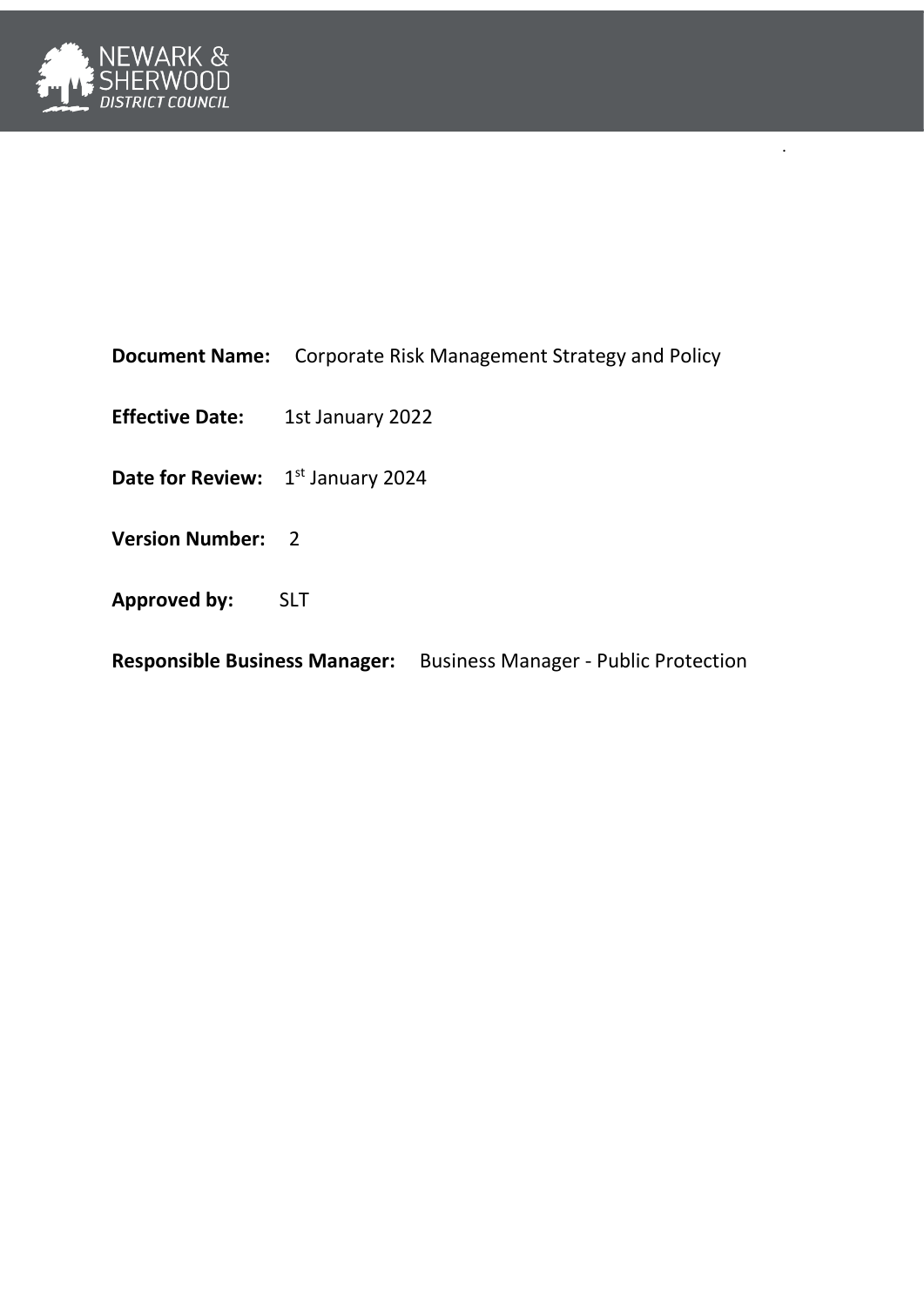# **NEWARK AND SHERWOOD DISTRICT COUNCIL**

# **Corporate Risk Management Strategy and Policy**

# **1.0 INTRODUCTION**

- 1.1 Risk management is the management of business risk in a manner consistent with the virtues of economy, efficiency and effectiveness. In essence it is about making the most of opportunities, making the right decisions and about achieving objectives once those decisions are made. This is achieved through:
	- Identifying risk
	- Controlling and managing risks
	- Transferring risks (including insurance)
	- Living with risks
- 1.2 A certain amount of risk taking is both inevitable and essential if the Council is to achieve its objectives. The Council recognises that the way it manages the many risks facing it contributes towards the successful implementation and achievement of its objectives/priorities.
- 1.3 Risk management is as much about getting the right balance between innovation, change and exploiting opportunities on the one hand as it is managing threats and the avoidance of shocks and crises on the other. If correctly managed it can be a positive driver to encouraging innovation in existing service delivery and entrepreneurship in developing new services or new methods of delivery.
- 1.4 Risk management benefits an organisation and the performance of its managers by giving a clear sense of priorities and focus on objectives and a tool to aid more effective and efficient handling of resource distribution. It increases the likelihood of success and reduces the probability of failure and the uncertainty of achieving the organisation's overall objectives.
- 1.5 The Council recognises that risk management is an essential part of securing the "health" of the organisation and is an integral part of corporate governance.

# **2.0 RISK MANAGEMENT STATEMENT, AIMS AND OBJECTIVES**

- 2.1 We recognise risk management as a vital activity that underpins and forms part of our vision, values and strategic objectives, (including operating effectively and efficiently), as well as providing confidence to our community.
- 2.2 Risk is present in everything we do and it is our policy to identify, assess and manage key areas of risk on a proactive basis. Risk management needs to be embedded throughout all processes, projects and strategic decisions. This includes procurement and contracting, and we will ensure partnerships and third-party relationships are fully compliant with the risk management policy and strategy of our organisation.
- 2.3 The aim of our risk management framework is to be fit for purpose and use our skills and capabilities to the full. Risk management is most effective as an enabling tool, so we need a consistent, communicated and formalised process. It is important to define the level of risk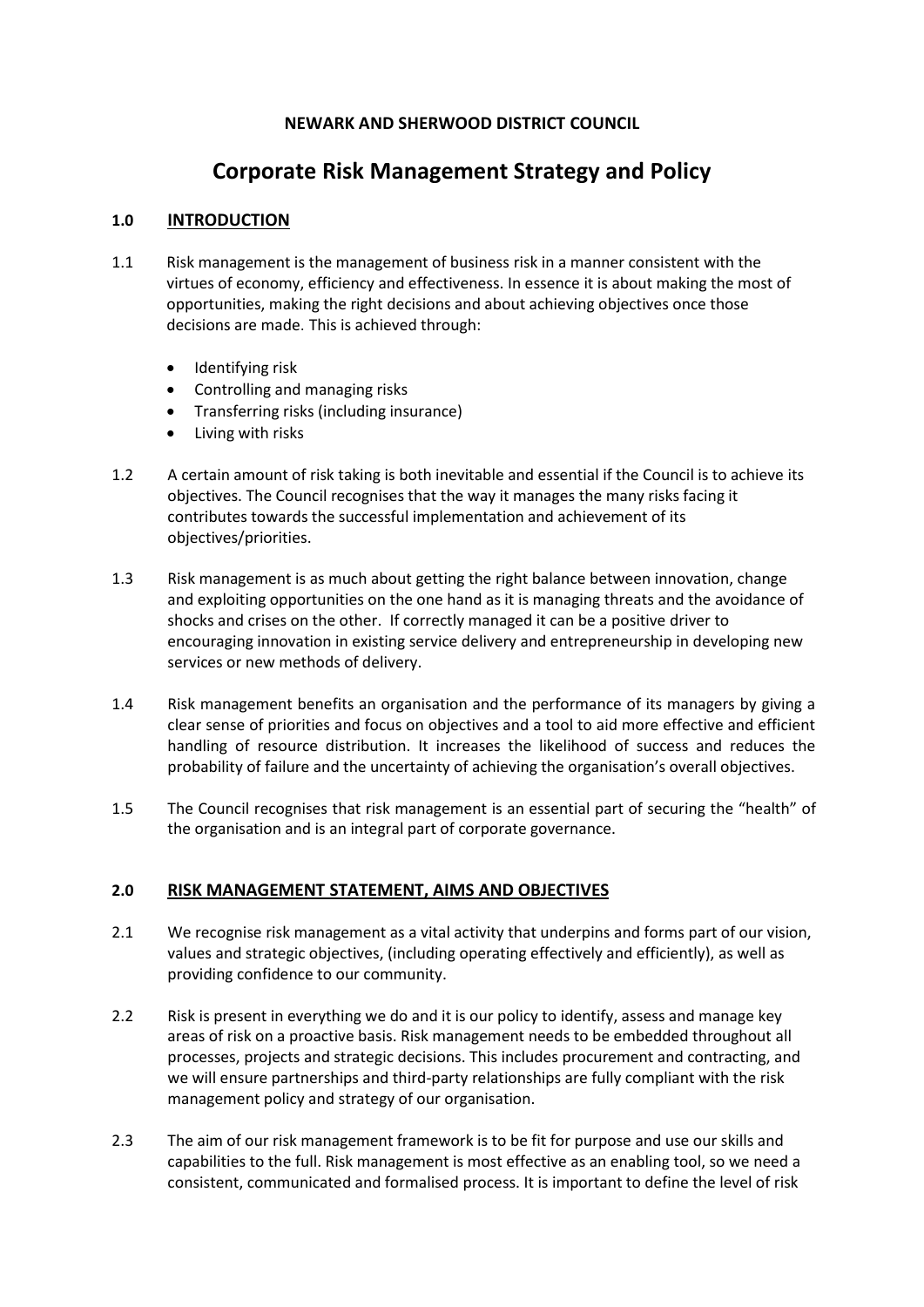exposure considered acceptable for the organisation. This creates a clear picture of which risks will threaten the ability to achieve our objectives.

- 2.4 The Council's risk management objectives are to:
	- a) Create an environment where risk management is fully embedded and forms an integral part of planning, management processes and the general culture of the Authority rather than being viewed or practised as a separate function.
	- b) Achieve better quality decision making that will see a reduction in costs and an increase in the probability of delivering the quality services which the Council is aiming for.
	- c) Minimise possible failure through forward planning and a thorough knowledge and acceptance of potential impacts of each major decision taken.
	- d) Enable innovation and opportunity taking, not stifle them.
	- e) Ensure that those who create risks manage them responsibly and understand that failure to manage real significant risks responsibly is likely to lead to robust action including, where appropriate disciplinary action.
	- f) Work with partners, elected members, providers and contractors to develop awareness and a common understanding of the Council's expectations on risk management.
- 2.5 To achieve these objectives, the Council will develop a systematic and consistent approach to the management of risk that will:
	- a) Implement effective risk management as a key element of good governance and rigorous performance management.
	- b) Consider risk is an integral part of corporate and business planning and service delivery.
	- c) Encourage considered and responsible risk taking as a legitimate response to opportunity and uncertainty.
	- d) Achieve better outcomes for the Council through a more realistic assessment of the challenges faced, through improved decision-making and targeted risk mitigation and control.
	- e) Engender, reinforce and replicate good practice in risk management.

# **3.0 ROLES AND RESPONSIBILITIES**

3.1 All Councillors, employees, service providers, partners, and stakeholders are expected to play a positive role in embedding the culture, ethos and practice of effective risk management in all activities. The following identifies their specific roles and responsibilities.

The Risk Management Guidance Document provides an overview of this Council's risk management framework and the roles and responsibilities associated with implementing it.

## 3.2 **Risk Owners**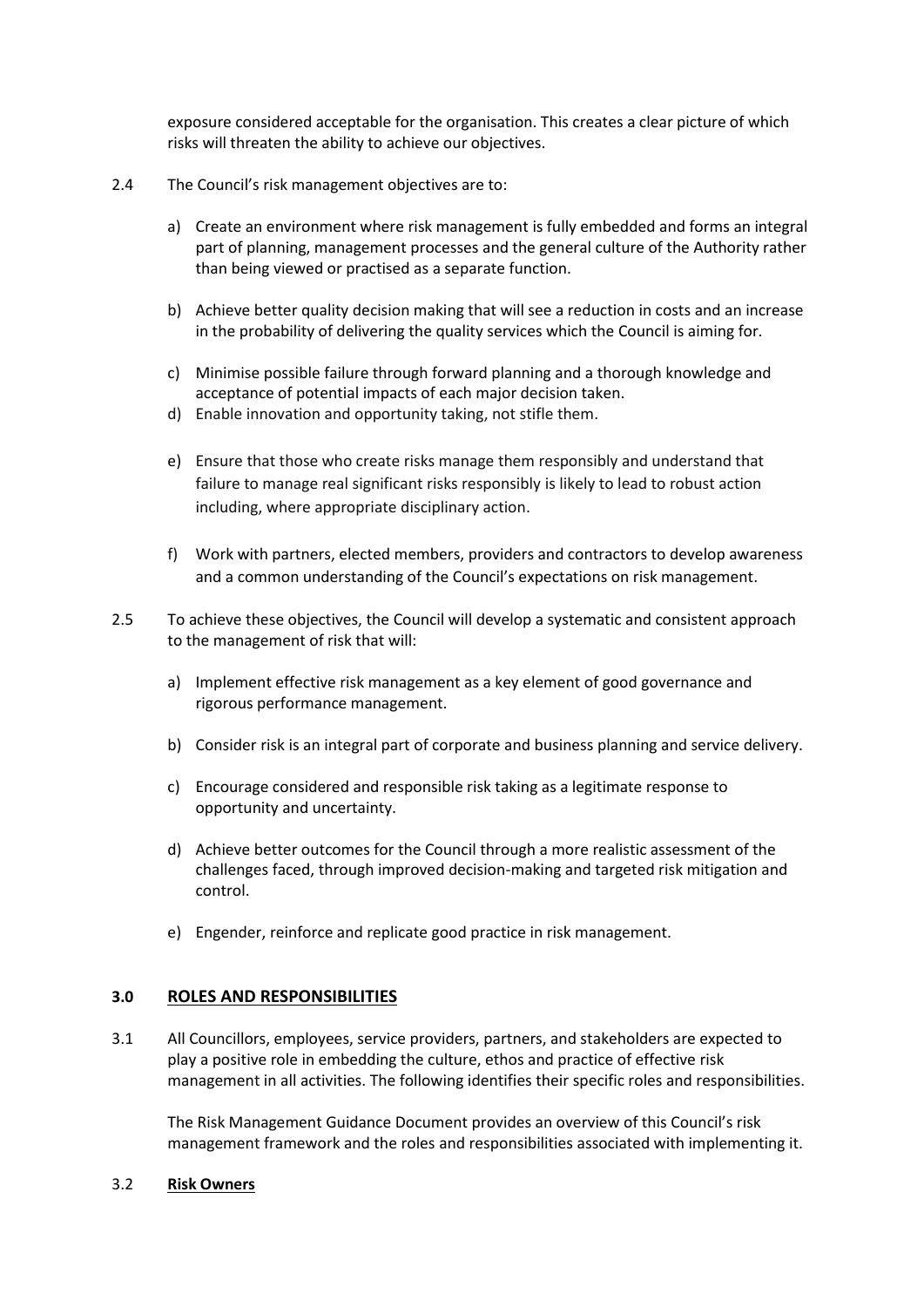A risk owner is the person with accountability and authority to manage a risk. For strategic risks this will always be a member of the SLT.

Risk owners shall ensure that risks are always managed in accordance with this policy.

#### 3.3 **Risk Assignees**

A risk assignee is an officer, who usually has specialist knowledge. Risk assignees are required to support the risk owner in ensuring that the risk is suitably managed.

#### 3.4 **Senior Leadership Team**

- a) Review on an annual basis, in conjunction with the Business Manager Human Resources and Training, the Corporate Strategic Risk Register and identify new risks that may impact on the Council and the community and agree relevant risk mitigation.
- b) Determine and allocate ownership for each identified strategic risk.
- c) Annually review the Council's risk appetite statement.
- d) Receive minutes and reports from the Risk Management Group, including details of new/emerging risks from the Risk Management Group.
- e) Review reports and provide corporate comment/direction.
- f) To provide corporate commitment to the embedding of risk management within the Council.
- g) Provide strategic oversight in relation to risk management performance.

#### 3.5 **Director of Communities and Environment**

- a) To Chair the Risk Management Group and direct its activities in accordance with its remit and the Risk Management Policy.
- b) To be the corporate Risk Champion and to promote a risk management culture within the Council.

#### 3.6 **Risk Management Group**

The Risk Management Group is the Council's main forum for risk management issues. This group is chaired by the Director responsible for risk management and supported by specialist lead officers and representatives from each of the business units.

The group will meet formally on a quarterly basis.

The main aims/objectives of the group are:

- a) To promote implementation of the Risk Management Policy on a corporate basis.
- b) To promote use of the risk management process across all aspects of service delivery.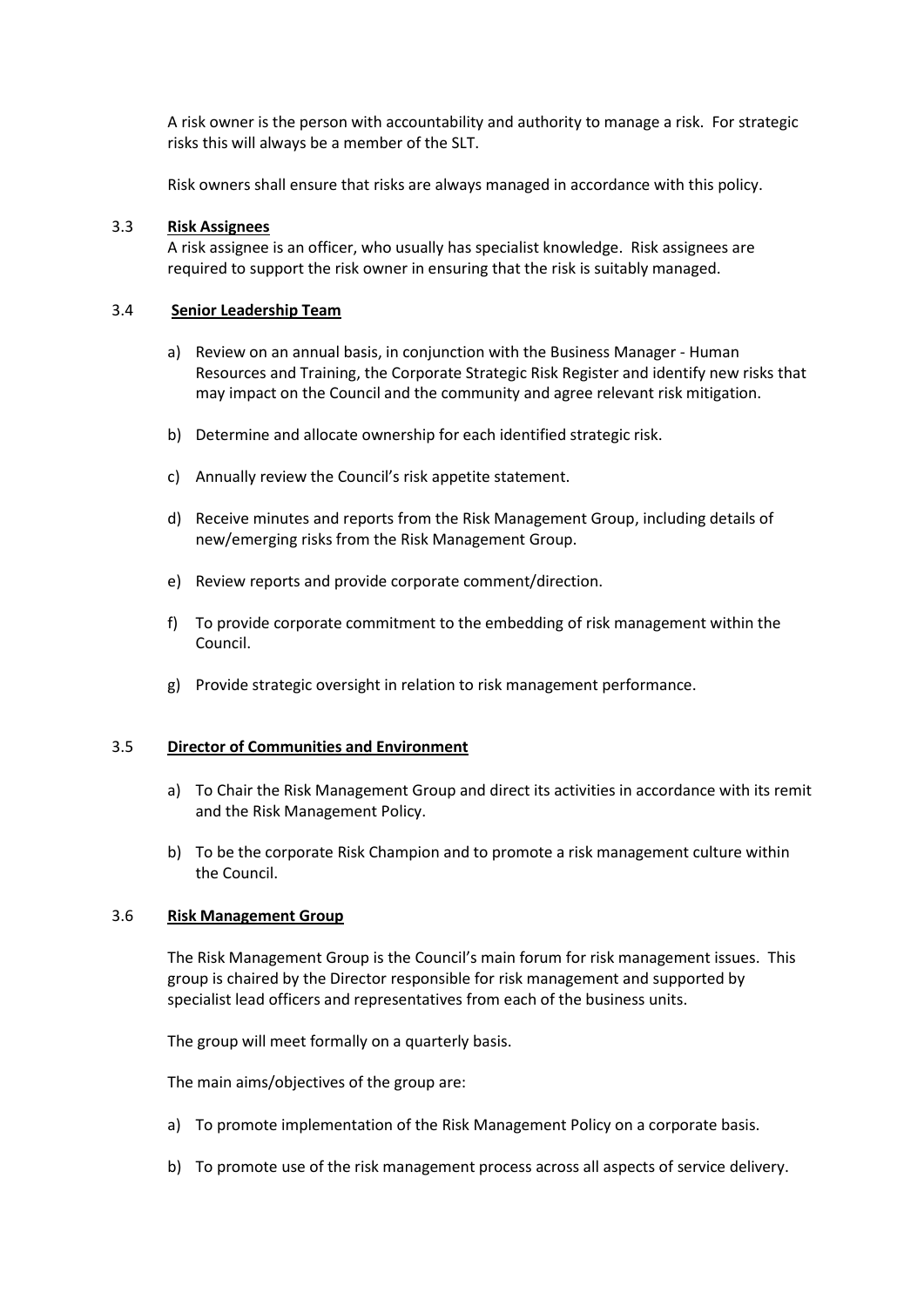- c) To consider, evaluate and recommend actions to address significant risks identified by group members.
- d) To maintain and enhance specialist skills across the Council and access additional skills as required.
- e) Bring to the attention of SLT, all relevant new/emerging risks and/or risk management issues that are raised via this group, including:
	- Those that may have potential strategic impact on the ability of the Council to achieve its objectives and/or have, or are likely to have significant financial implications.
	- Those of such a nature that cannot be managed by the Risk Management Group and /or the Business Manager - Human Resources and Training.
	- That may expose the Council and/or its officers and Members to severe and/or imminent risk of civil and/or statutory liability.
- f) To identify, and appropriately fund relevant corporate risk management proposals/initiatives that have demonstrated to the Risk Management Group the potential for risk control/mitigation.
- g) Through minutes of the meetings, report significant issues to SLT.

#### 3.7 **Business Manager - Public Protection**

The Business Manager - Public Protection is responsible for managing the risk management process.

The Business Manager - Public Protection is specifically responsible for ensuring:

- a) The Risk Management Policy is suitable and appropriately implemented.
- b) The risk management function is suitably resourced.
- c) To facilitate a review of the Corporate Risk Register via workshops with SLT and where necessary senior Members.
- d) Provide reports as necessary to SLT, Risk Management Group, Cabinet and Audit and Accounts Overview and Scrutiny Committee.
- e) Bring to the attention of SLT all new risks and risk management issues that are relevant. These will be:
	- Of potential strategic impact on the ability of the Council to achieve its objectives and/or have, or are likely to have significant financial implications.
	- Of such a nature that cannot be managed by the Risk Management Group and/or the Business Manager - Human Resources and Training.
	- Issues that may expose the Council and/or its officers and Members to severe and/or imminent risk of civil and/or statutory liability.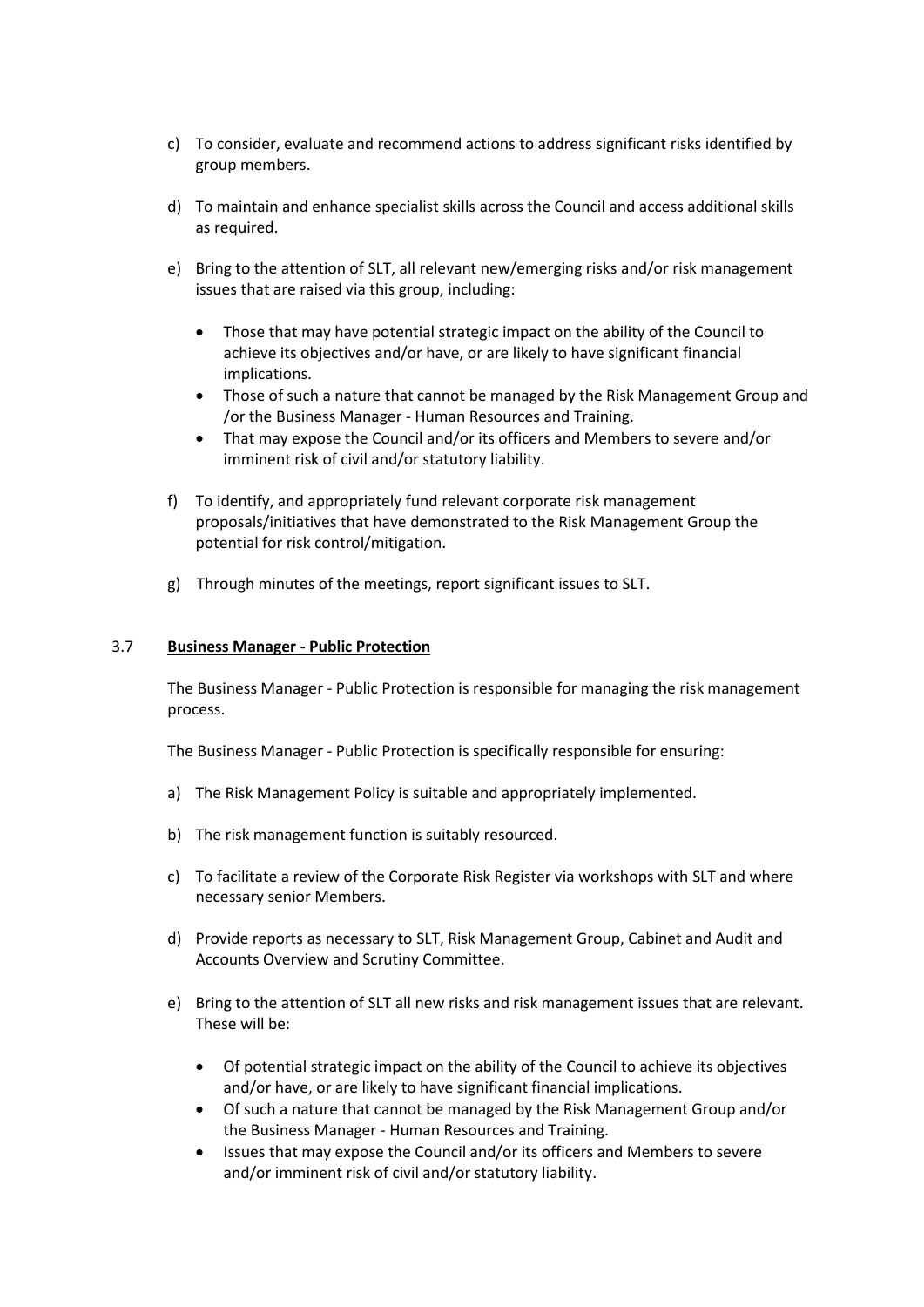- f) To monitor and provide an assessment of the effectiveness (or otherwise) of:
	- The robustness of corporate arrangements for risk management.
	- The implementation of corporate/departmental risk management arrangements.
- g) To manage the budget for corporate risk management initiatives agreed at the Risk Management Group.

## 3.8 **Safety and Risk Manager**

The Safety and Risk Manager is the lead officer providing technical advice, assistance and support to assist in ensuring that risk management is fully embedded within the organisation.

- a) To provide advice and guidance to assist the Council in ensuring effective risk management processes are in place and adherence to this policy.
- b) To assist the Business Manager Public Protection in undertaking the duties as defined in this policy.
- c) To closely liaise with Risk Management Group and other lead officers to coordinate corporate risk management initiatives and delivery of the policy.

#### 3.9 **Business Manager - Finance**

- a) To manage the Insurance fund.
- b) To liaise with on a regular basis, the Council's Insurers to ensure that future premiums reflect fully the risk management performance of the Council and to receive advice from them to feed into the Risk Management Group.
- c) In conjunction with the Business Manager Public Protection, coordinate corporate risk management initiatives and deliverance of the policy, especially that part related to the transfer of risks by external insurance and the internal acceptance/transfer of others using the internal self-insurance fund.
- d) To arrange all Council insurance on behalf of all services to ensure compliance with the Council's financial regulations.
- e) To closely liaise with the Council's Safety and Risk Manager and together coordinate corporate risk management initiatives and deliverance of the policy.

## 3.10 **Transformation Manager**

The Transformation Manager is responsible for providing SLT and the Risk Management Group with quarterly assurance reports regarding the status of strategic and operational risks. These reports will be on an exception basis and include:

- a) Risks not reviewed within the last period.
- b) Those risks identified as "red".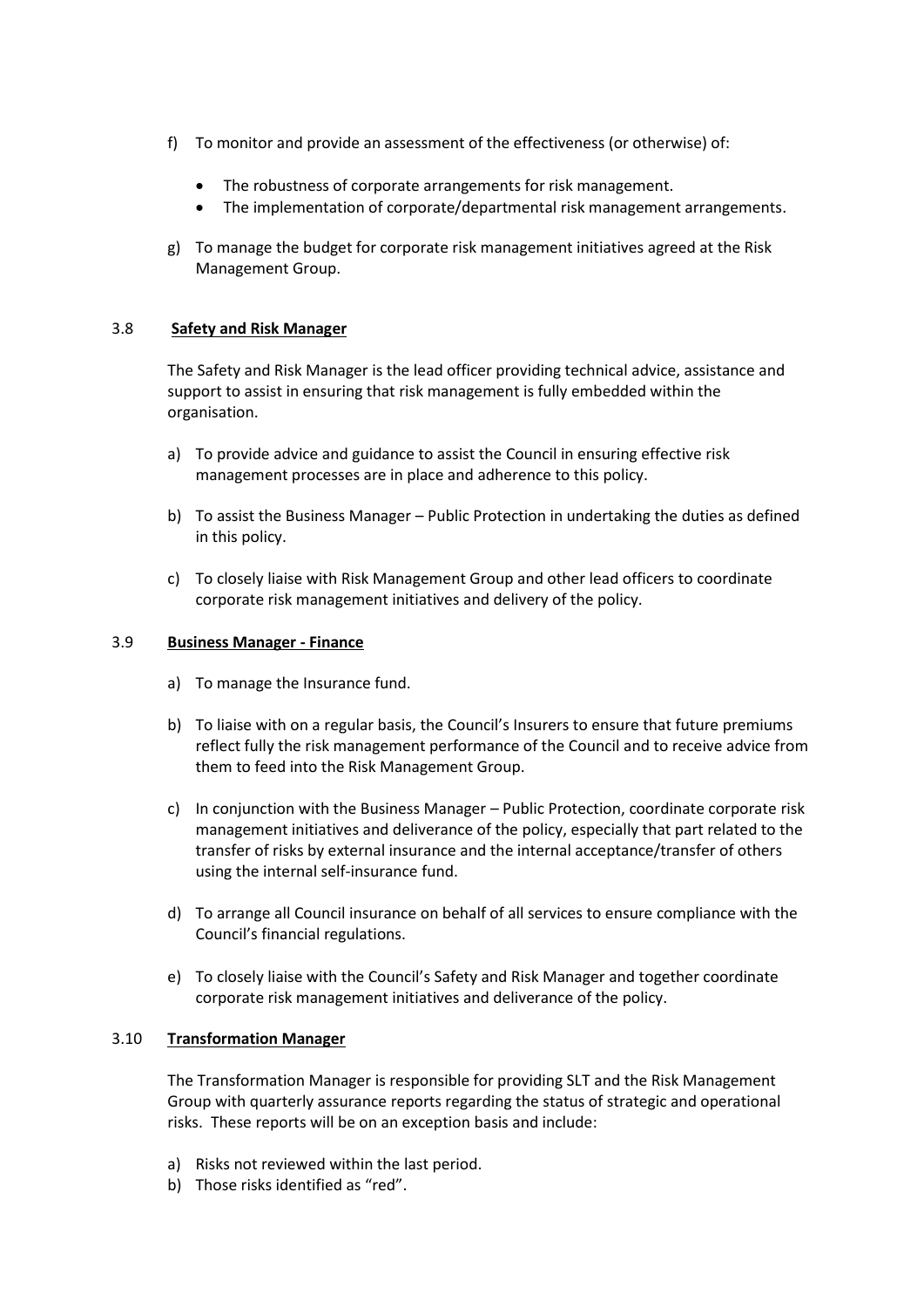- c) Risks that have increased in score.
- d) Outstanding actions not completed within specified completion date.

#### 3.11 **Business Managers**

Business Managers are required to ensure risk management is an integral part of service delivery/ planning and is fully embedded within their business unit. To ensure this they shall:

- a) Ensure that operational business risks are identified, evaluated and appropriately controlled as they arise and ensure that all operational business risks are embedded within their own area's Service Plans.
- b) Review all their operational risks on a 3 monthly basis.
- c) In consultation with SLT and Risk Management Group, assist with the compilation and maintenance of the Council's Risk Management Register and profile.
- d) Ensure adequate representation and attendance at Risk Management Group where required.
- e) Notify, in a timely manner, SLT and the Business Manager Human Resources and Training of all new strategic risks that may require addressing.
- f) Ensure all business insurance matters are conducted via the Council's Insurance Officer.

## 3.12 **Employees**

The Council is committed to the effective management of risk. It is the responsibility of all employees to carry out their duties and responsibilities with adequate regard for risk management, as outlined within this policy.

#### 3.13 **Internal Audit**

Internal Audit shall, where appropriate, report upon the effectiveness of the Council's internal control environment and therefore help managers in minimising risk levels.

#### 3.14 **Policy and Finance Committee**

- a) Consider the effectiveness and adequacy of the Council's risk management arrangements, the control environment and associated anti-fraud and anti-corruption arrangements. To consider the adequacy of the action being taken on risk related issues identified by auditors and inspectors.
- b) Be satisfied that the Council's assurance statements properly reflect the risk environment and any controls in place to manage it.
- c) Be assured that an effective policy and strategy is in place to manage risks throughout the Council.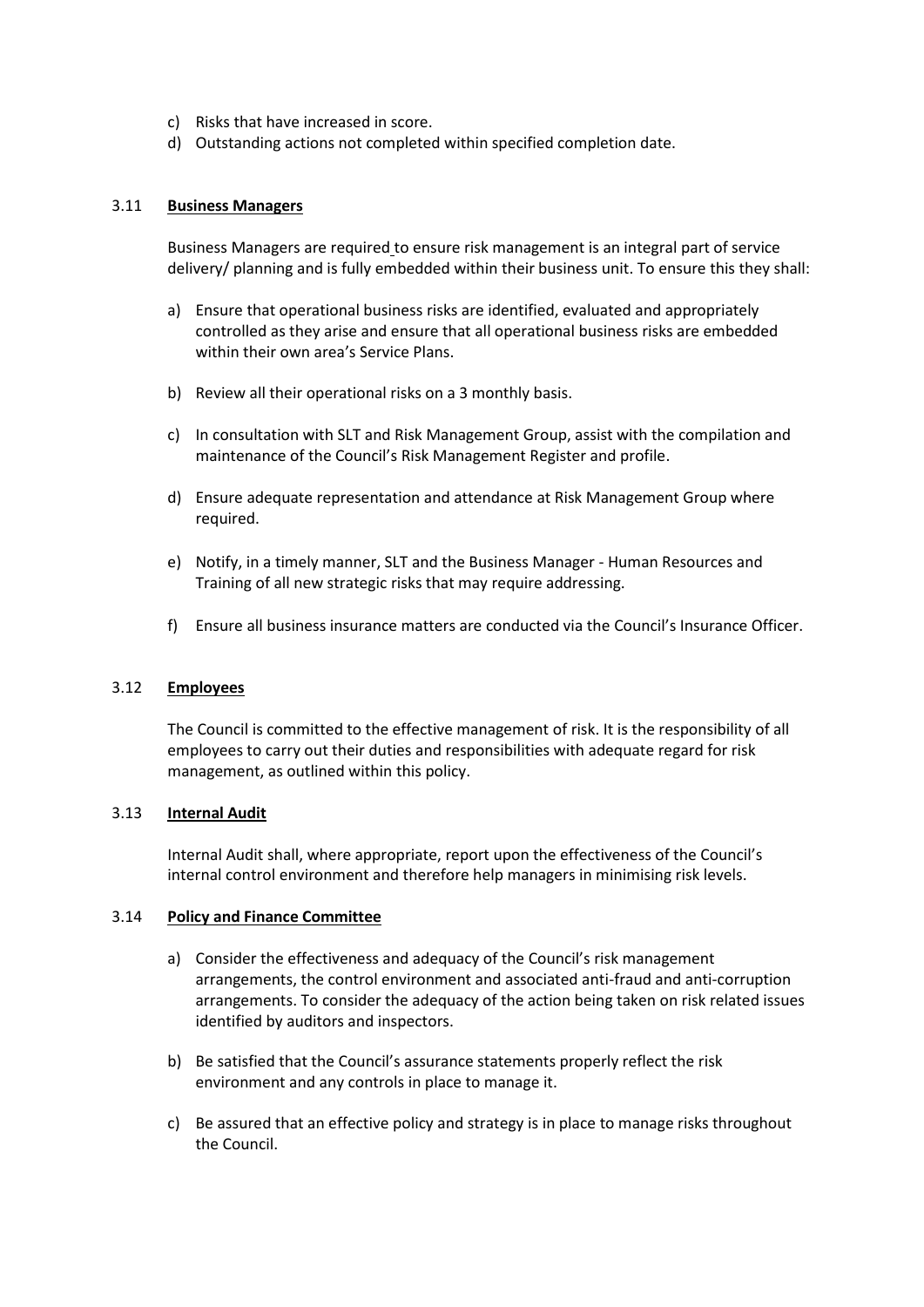- d) To receive reports as necessary relevant to the corporate management of risk and key strategic risks and incidents.
- e) Be aware of the risk management implications during formulation/agreement of strategic decisions, objectives, etc.

## 3.15 **Audit and Accounts Committee**

- a) To review the Council's corporate governance arrangements to ensure that efficient and effective assurance arrangements are in place.
- b) Consider the effectiveness and adequacy of the Council's risk management arrangements, the control environment and associated anti-fraud and anti-corruption arrangements. To consider the adequacy of the action being taken on risk related issues identified by auditors and inspectors.
- c) Be satisfied that the Council's assurance statements properly reflect the risk environment and any controls in place to manage it.
- d) To receive, examine and determine efficacy of the Council's risk management process and performance.
- e) To consider and comment on the Strategic Risk Register.

## 3.16 **Elected Members**

Elected Members suitably consider risk management implications whilst decision making.

## **4.0 RISK APPETITE**

- 4.1 The term 'Risk Appetite' is used to describe the amount of risk an organisation is willing to take in managing and controlling risk to maximise their chances of successful delivery of corporate objectives.
- 4.2 Given the breadth of services and functions, the Council undertakes it will inevitably have a variable appetite to risk. Decisions will depend on the context, nature of potential losses or gains and extent to which information available regarding risks is complete, reliable and relevant.
- 4.3 It is essential that the Council's appetite for risk is appreciated by all involved in the risk management process. Along with the availability of limited resources, this will be an important determining factor when deciding on a response to the risks identified.
- 4.4 Risk appetite will be assessed annually by SLT to determine suitability as part of the risk profiling process.

## 4.5 **COUNCIL'S AGREED RISK APPETITE STATEMENT**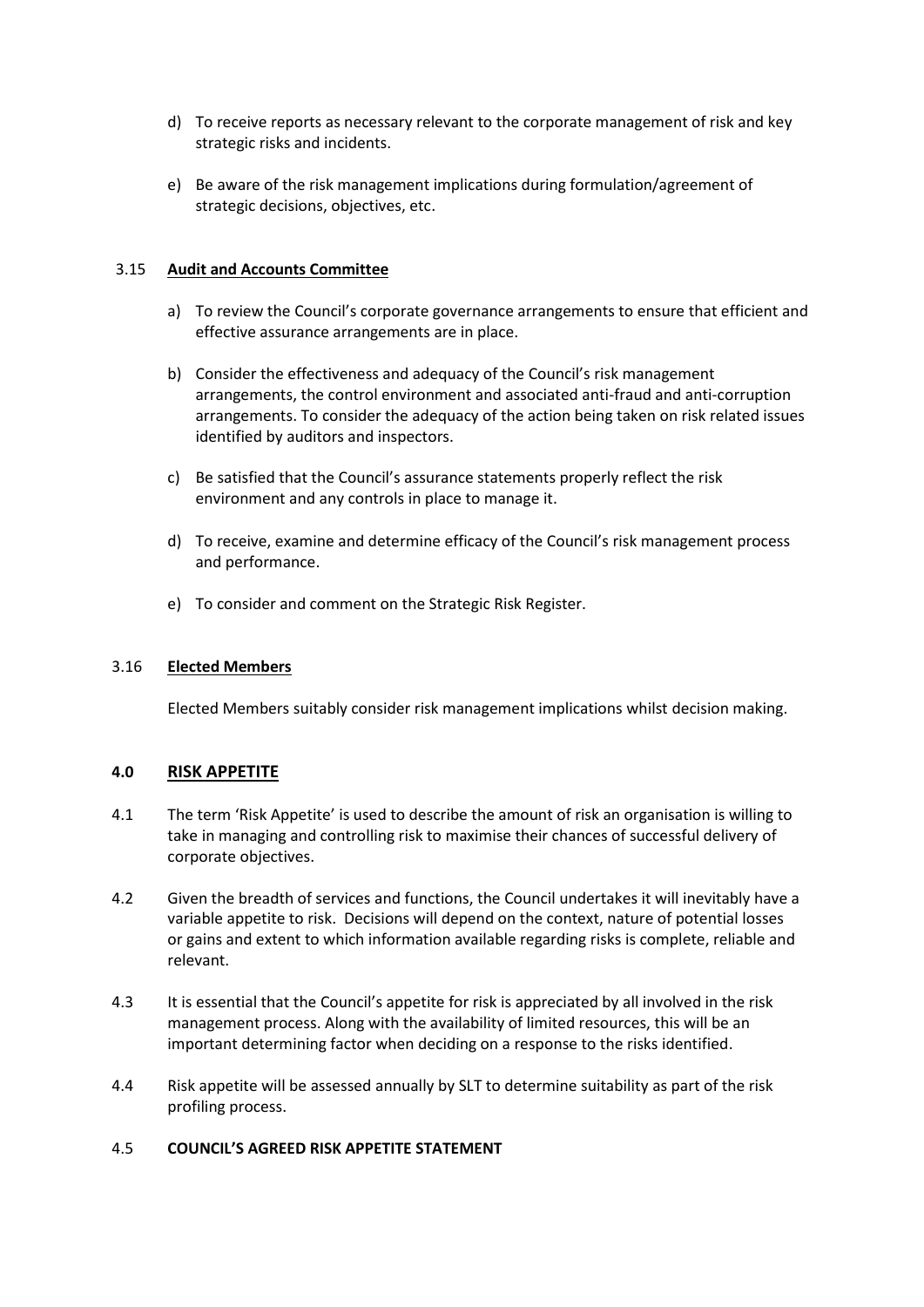*The organisation operates within a strict regulatory framework and does not recognise any appetite for risk taking with regard to compliance and governance, and adherence to policies and procedures such as the General Data Protection Regulations and the Health and Safety Act. Tolerance to risk events in these areas is extremely low and any incidents or breaches will be swiftly and robustly addressed.*

*This means that reducing to reasonably practicable levels the risks originating from various systems, products, equipment, and our work environment, and meeting our legal obligations will take priority over other business objectives.*

*Quality of service delivery is also of paramount importance, and we will strive to support the people we care for by tolerating only minimal risk with regard to business continuity, project management and maintaining staff skills and competency.*

*We are prepared to take an acceptable level of financial risk to achieve our objectives, providing it is appropriately managed in accordance with this policy and without compromising service quality or financial viability.* 

*We are prepared to embrace viable risk-taking in order to remain innovative and competitive and to realise opportunities.*

4.6 Due to the nature of Council's priorities, different types of risk will potentially be more acceptable than others. Further guidance re risk categories and appetite can be found within the "Risk Management Guidance Document".

## **5.0 RISK OWNERSHIP**

- 5.1 All risks shall have a designated risk owner. Risk owners have overall responsibility for the maintenance, monitoring and implementation of action(s) to remedy or mitigate the risk.
- 5.2 Ownership for the different risks is detailed below:
	- **STRATEGIC RISK:** Strategic risks shall only be owned by a member of SLT who will be assisted by relevant risk assignees. SLT will agree and determine the risk owner for all strategic risks.
	- **OPERATIONAL RISK**: Unless otherwise identified the Business Manager shall be the owner of those operational risks identified.
	- **PROJECT RISK:** The nominated project lead will, unless otherwise stated, be the risk owner of all project based risk assessments. The risk owner shall be identified within the Project Initiation Document.
- 5.3 Where required risk owners will be assisted by risk assignees. Risk assignees are officers that are required to assist the risk owner in maintaining the risk.

## **6.0 RISK MANAGEMENT PROCESS**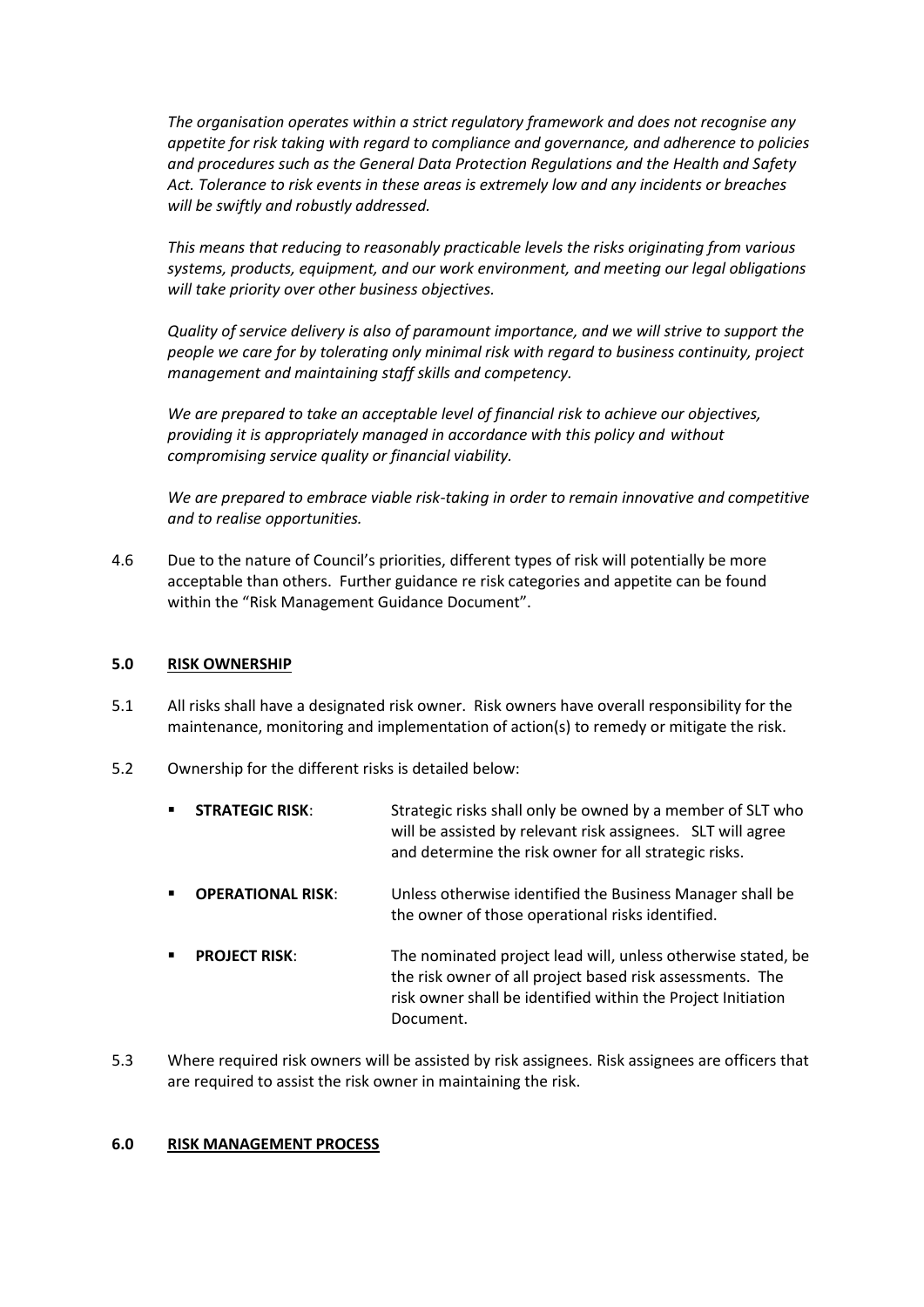6.1 A standardised procedure will be utilised. The overall process followed for risk management is set out within the Risk Management Guidance Document.

# **7.0 IDENTIFYING SIGNIFICANT RISK**

- 7.1 The Council will identify all significant **OPERATIONAL**, **STRATEGIC** and **PROJECT** risks to which it is exposed.
- 7.2 Risk management shall be an integral part of the annual business planning process and shall be explicit within service plans.

# 7.3 **Strategic Risk Identification**

- 7.3.1 A strategic risk identification workshop shall be undertaken on an annual basis by SLT. This exercise shall be organised and facilitated by the Business Manager - Human Resources and Training. The purpose of this workshop is to:
	- a) Ensure that the current strategic register remains effective.
	- b) Identify new strategic risks facing the Council, and
	- c) Ensure the register only contains current/relevant risks.
- 7.3.2 Strategic risks identified in the interim period between annual strategic risk reviews shall initially be presented at SLT for consideration, by the relevant risk owner.
- 7.3.3 New or future strategic risks identified should be forwarded to SLT and where appropriate, the Risk Management Group, for discussion and agreement before inclusion within the corporate risk profile.

## 7.4 **Operational Risk Identification**

- 7.4.1 Business Managers shall consider the significant operational risks that may affect their business units. Special consideration shall also be given to significant projects/contracts and all partnerships.
- 7.4.2 Business Managers shall ensure that new foreseeable and significant operational risks are identified and suitably developed as and when they arise. Great care should be taken in determining risks for inclusion. Only relevant and current risks should remain active.

## 7.5 **Project Risk Identification**

- 7.5.1 Project leads shall ensure that project risks are identified throughout the project life. This should include:
	- At the project conceptual/development stage so that significant risks can be included within any PID submission or business case.
	- Once the project is agreed and prior to commencement, and
	- At significant points/changes/failures within the project life.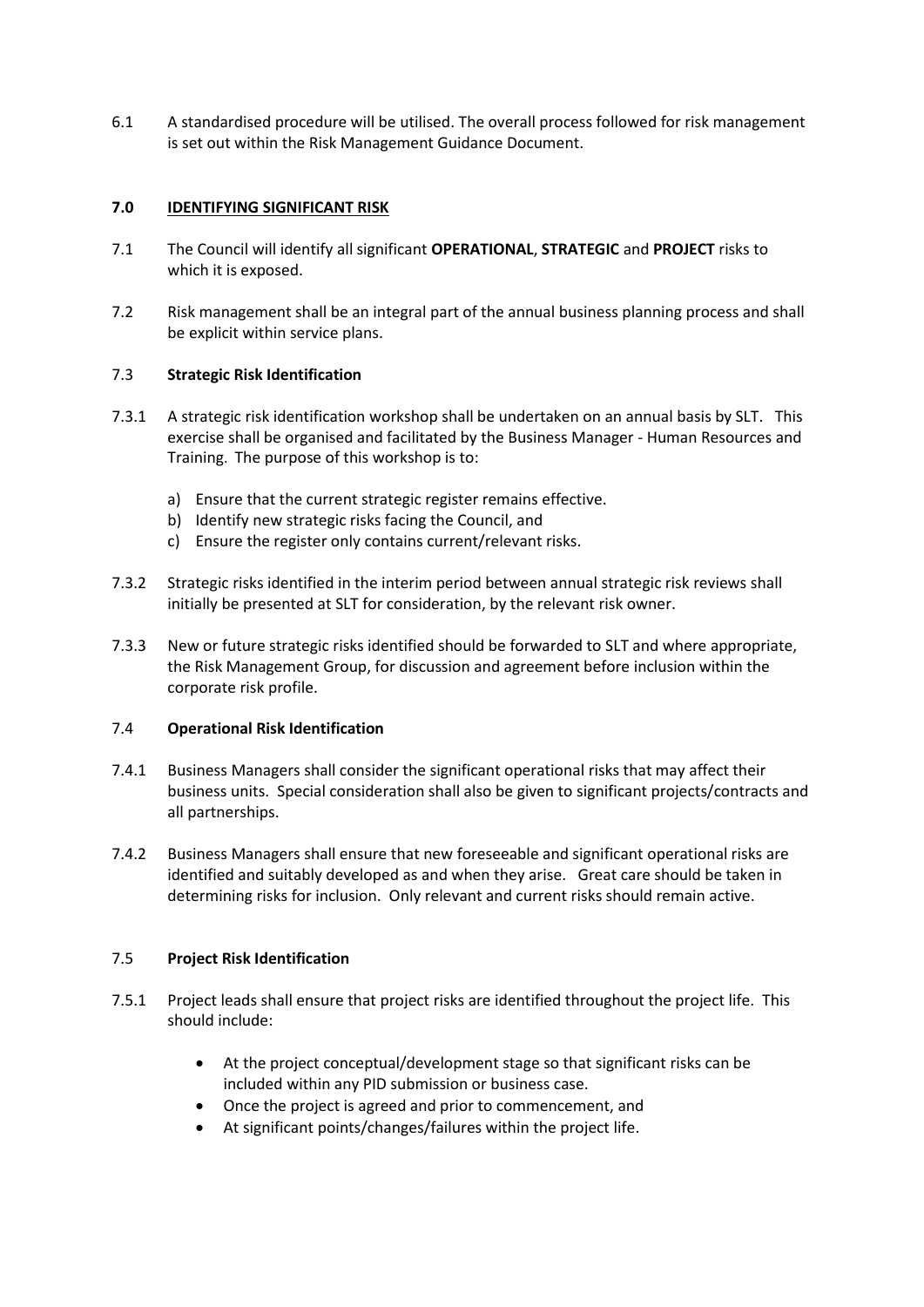- 7.6 Risk owners shall ensure that each risk identified has:
	- A current risk score and a target risk score.
	- A suitable description of the risk.
	- A determination of the management status i.e. controlled, over controlled, control pending, under controlled.

# **8.0 DETERMINING, DEVELOPING AND IMPLEMENTING ACTIONS**

- 8.1 Prioritisation of risks will be determined using the agreed risk management risk matrix. Agreed risk tolerances can be found within the risk management guidance document.
- 8.2 All risks shall be suitably developed to identify both current controls in place to mitigate the risk and future actions required to reduce the level of risk to acceptable risk.
- 8.3 All risks shall have a target risk level assigned. Target risks level for strategic risks shall be determined by SLT. Owners of other risk types shall be responsible for setting their own target risk.

Target risks should be realistic and achievable. When determining target risks, risk owners shall consider to what degree mitigation measures can influence either likelihood or severity and score accordingly.

8.4 The Council's agreed risk appetite statement shall be utilised in determining and prioritising a suitable response.

## **9.0 CONTROLLING RISK**

- 9.1 Risk owners shall ensure all identified mitigating controls are appropriate to allow the target risk to be achieved.
- 9.2 All relevant current controls should be listed within the risk assessment. Risk owners shall consider these and determine if they are appropriate to suitably control/mitigate the risks to a tolerable level. If not the risk owner shall ensure further actions are developed.
- 9.3 It is essential that risk owners ensure that all risks are controlled in accordance with the Council's appetite for risk.
- 9.4 Risk owners are responsible for ensuring that action plans are developed and managed. It is essential that actions are "SMART" and that ownership is assigned.
- 9.5 In consideration of the risk analysis, profiling and prioritisation, the most favourable course of action will then be determined. The options for action with risk will include **TRANSFER, TREAT, TERMINATE or TOLERATE.**
- 9.6 Risk owners shall evaluate the suitability of controls and actions during every review.

## **10.0 MONITORING, REPORTING AND REVIEW**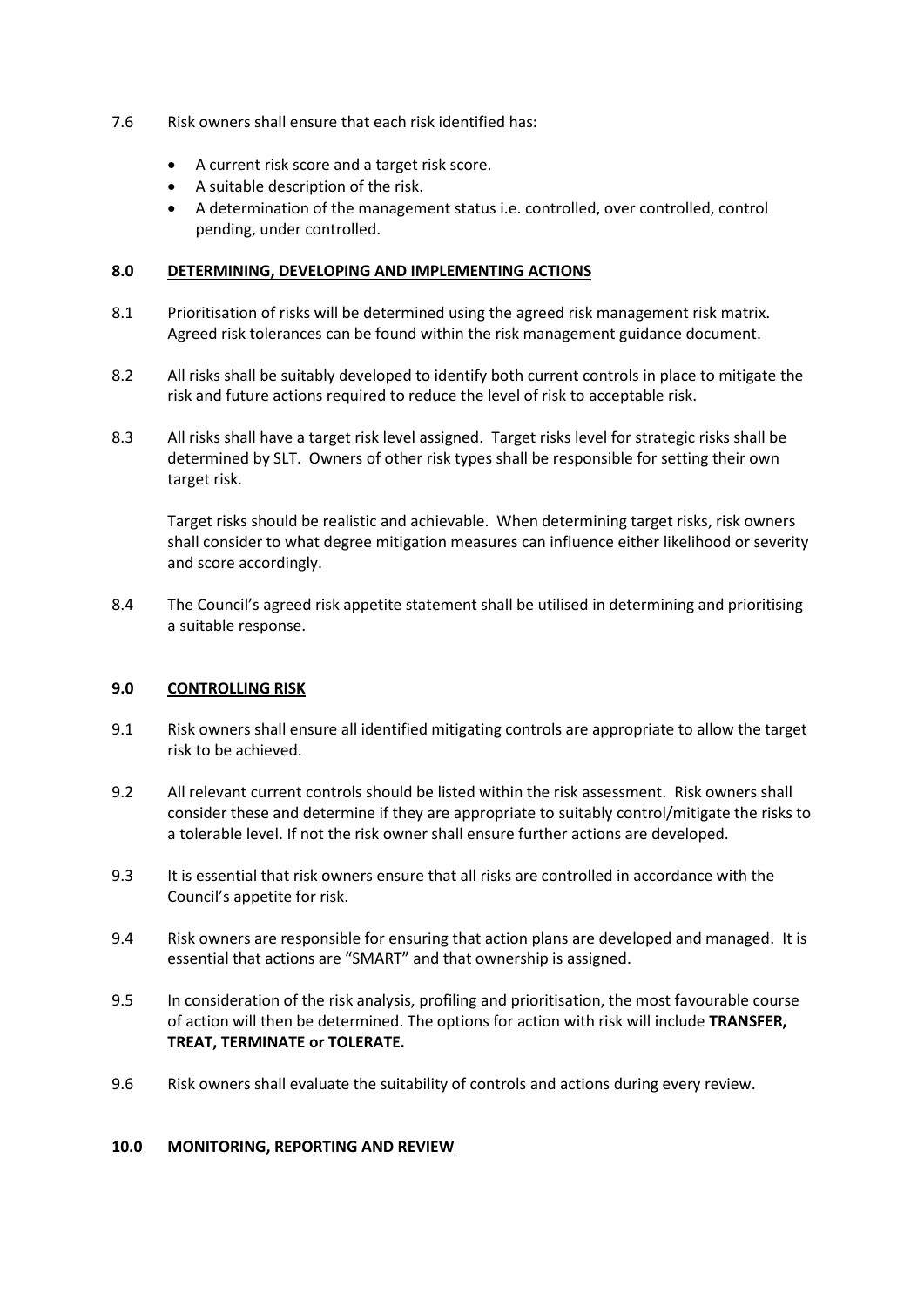- 10.1 Key risk indicators shall be stated within the risk profile section along with mitigating controls, key target dates and review deadlines. Progress in managing risks shall be monitored by the risk owner in accordance with the action plans and recorded so that losses are minimised and intended actions are achieved. Reporting upwards on all risks in the risk profile (not just on those being controlled or treated) will be essential.
- 10.2 All strategic and operational risks shall be recorded and maintained.
- 10.3 Risk owners are required to ensure that all risks remain relevant and that scores identified within this system are evaluated at least every 3 months.

## 10.4 **Monitoring and reporting arrangements:**

# 10.4.1 **Strategic risks:**

- a) Reviewed at least every 3 months by the risk owner.
- b) Considered by SLT on an annual basis or sooner should those risks change in significance and likelihood in the interim period.
- c) Red risks shall be reported to SLT monthly.
- d) All new/emerging strategic risks shall be reported to SLT.
- e) Failing risk and/or actions shall be reported to SLT on a quarterly basis.
- f) Annual assurance report to Audit and Accounts Committee.

# 10.4.2 **Operational risks:**

- a) Reviewed at least every 3 months by the risk owner.
- b) Red operational risks shall be reported to SLT quarterly.
- c) Failing operational risks shall be reported to SLT quarterly.

## 10.4.3 **Project risks:**

- a) Reviewed at least every 3 months by the project lead.
- b) Red risks shall be reported to project board quarterly.
- c) Failing risks shall be reported to project board quarterly.
- d) Failing risks shall be notified to SLT at least quarterly.
- 10.5 The Transformation Business Unit are responsible for ensuring that SLT are provided with suitable assurance regarding risk performance. They shall provide:
	- a) Quarterly assurance reports to SLT identifying the above.
	- b) Monthly reports of red risks and failing risks.

## **11.0 A CONTINUING CULTURE**

- 11.1 Risk management is dynamic, the nature and potential of risks will change and the identification and analysis of risk needs to be done continuously. To this end, the Council will ensure an effective, well-resourced and representative Risk Management Group that will be tasked to drive the strategy across all business units in the Council.
- 11.2 Equally important in developing and maintaining a risk management culture shall be the need for appropriate expertise and awareness within the Council. To this end, adequate foundation and refresher training will be provided as necessary for Members and officers.